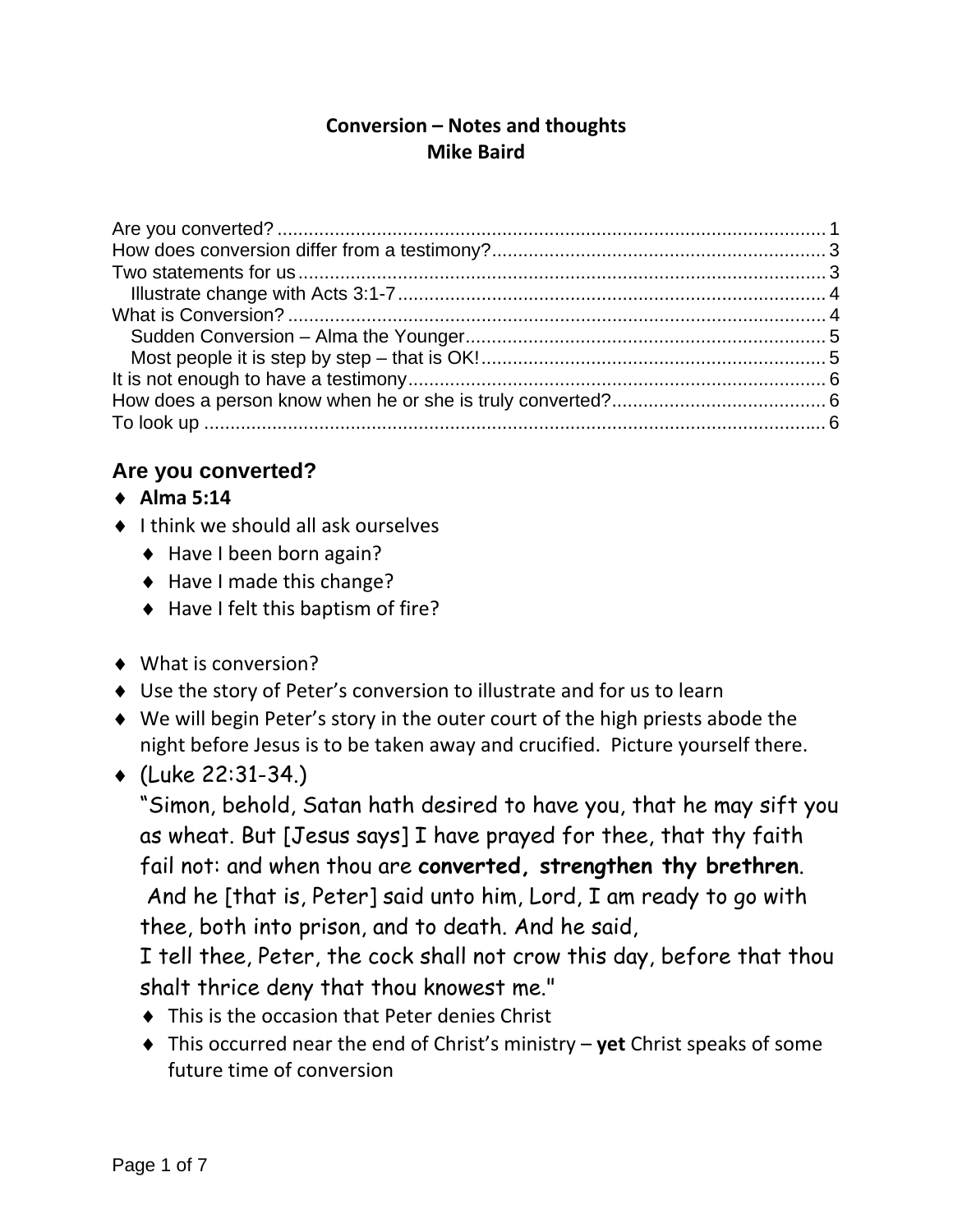- We could ask ourselves: How is Peter not converted?
	- $\triangleleft$  He has been with Jesus for some 3.5 years
		- $\blacklozenge$  He has eaten, slept, lived, traveled with the Lord.
		- ◆ He is an Apostle, undoubtedly an Elder
		- $\triangleleft$  He worked miracles
		- ◆ Stout defender, preacher and teacher.
	- ◆ Yet Christ said "*When* thou art converted....."
	- $\triangle$  He was converted in the sense of joining the church
	- $\triangleleft$  He had a testimony
		- Matt. 16:13-17.

 "But whom say ye that I am?..Thou art the Christ, the Son of the living God….Blessed art thou, Simon Bar-jona: for flesh and blood hath not revealed it unto thee, but my Father which is in heaven."

- Peter knew, yet Christ had said "when thou art converted"
- Yet, not in the full and total sense that we all must be converted
- Can you project yourself into that situation?
	- $\triangleleft$  Think -
		- ◆ I have borne testimony
		- ◆ I follow Christ
	- ◆ Christ was in effect telling Peter:
		- ◆ You have borne testimony
		- ◆ I have confirmed your testimony is of the Spirit
		- ◆ BUT you are not converted.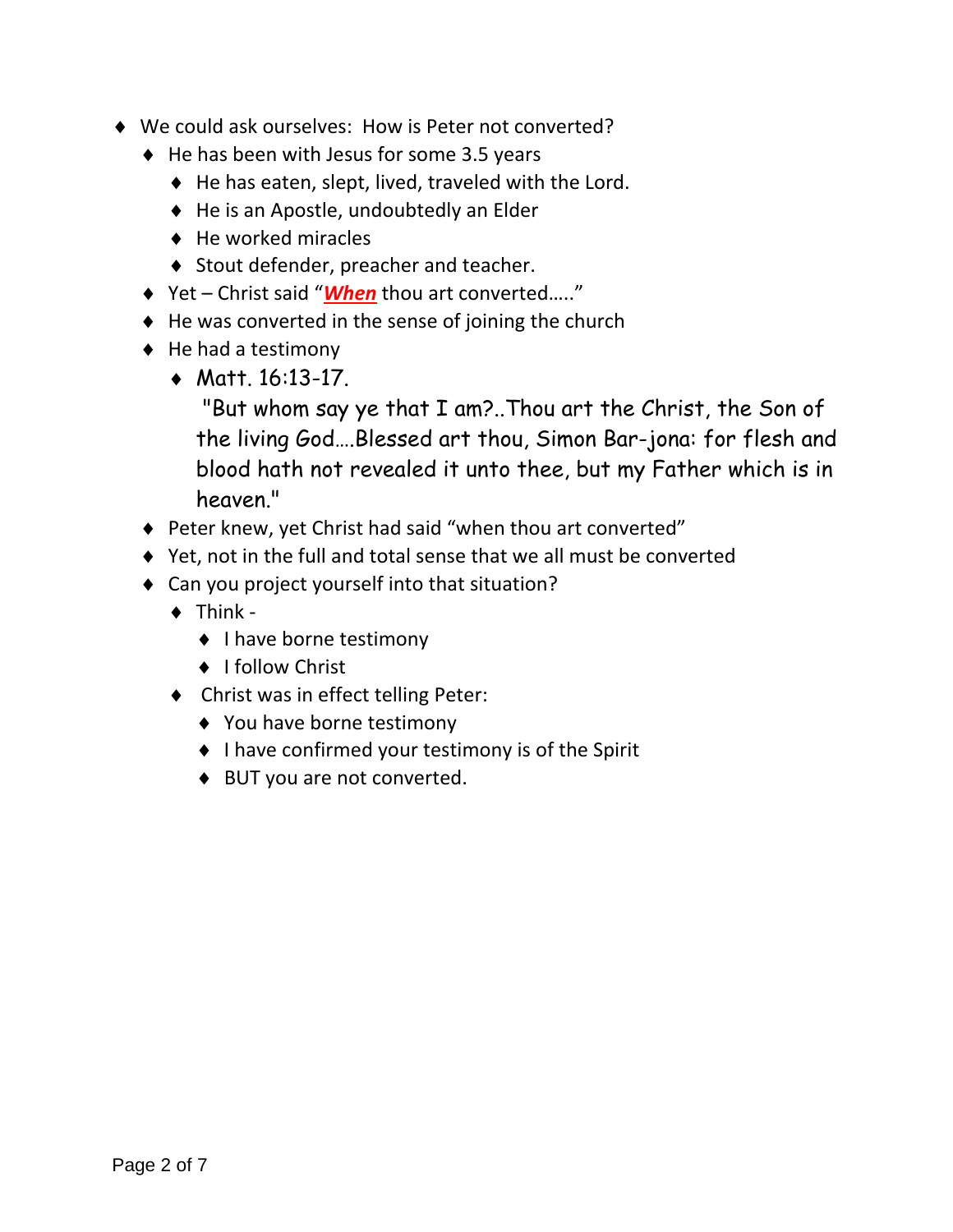#### **How does conversion differ from a testimony?**

- ◆ Peter's story illustrates that there is a difference.
- *Essential* to the story of Peter that the Holy Spirit was not yet poured out on the people.
	- $\bullet$  Spirit had been with them time to time
	- $\bullet$  But they did not have the constant companionship
	- Full sanctifying power had not come into their lives
	- ◆ Bruce R McConkie's analogy relative to the Gift of the Holy Ghost before and after:
		- ◆ Before: walking in darkness with flashes of lightning
		- Gift of the Holy Ghost like walking in the full light of the sun all the time
	- ◆ In the future for the Apostles
	- ◆ Gift of the Holy Ghost
		- ◆ Right to constant companionship based on faithfulness
		- $\blacklozenge$  Peter didn't have that gift yet.
- ◆ After after the Crucifixion
	- The disciples, **that is the sheep**, were scattered.
- $\bullet$  John 21:15 17

# **Two statements for us**

- "When thou art converted *strengthen thy brethren*"
- "*Feed my sheep*"
	- $\triangle$  These are two measures for degree of conversion
		- ◆ Are we strengthening our brethren and sisters?
		- ◆ Are we feeding the Lord's sheep?
		- ◆ Or are we seeking the "fish" of the world?
- What is our answer to "lovest thou me more than the things of the world?"
	- "where you spend your time is where your heart is"
	- ◆ Example of prophet
	- Example of Stake President
	- ◆ Don't need to be in High office
		- ◆ Dallin H Oaks: "Spirituality is not a function of occupation or calling. Spirituality is determined by personal outlook and priorities.

Day of Pentecost

 $\triangle$  Peter and others were teaching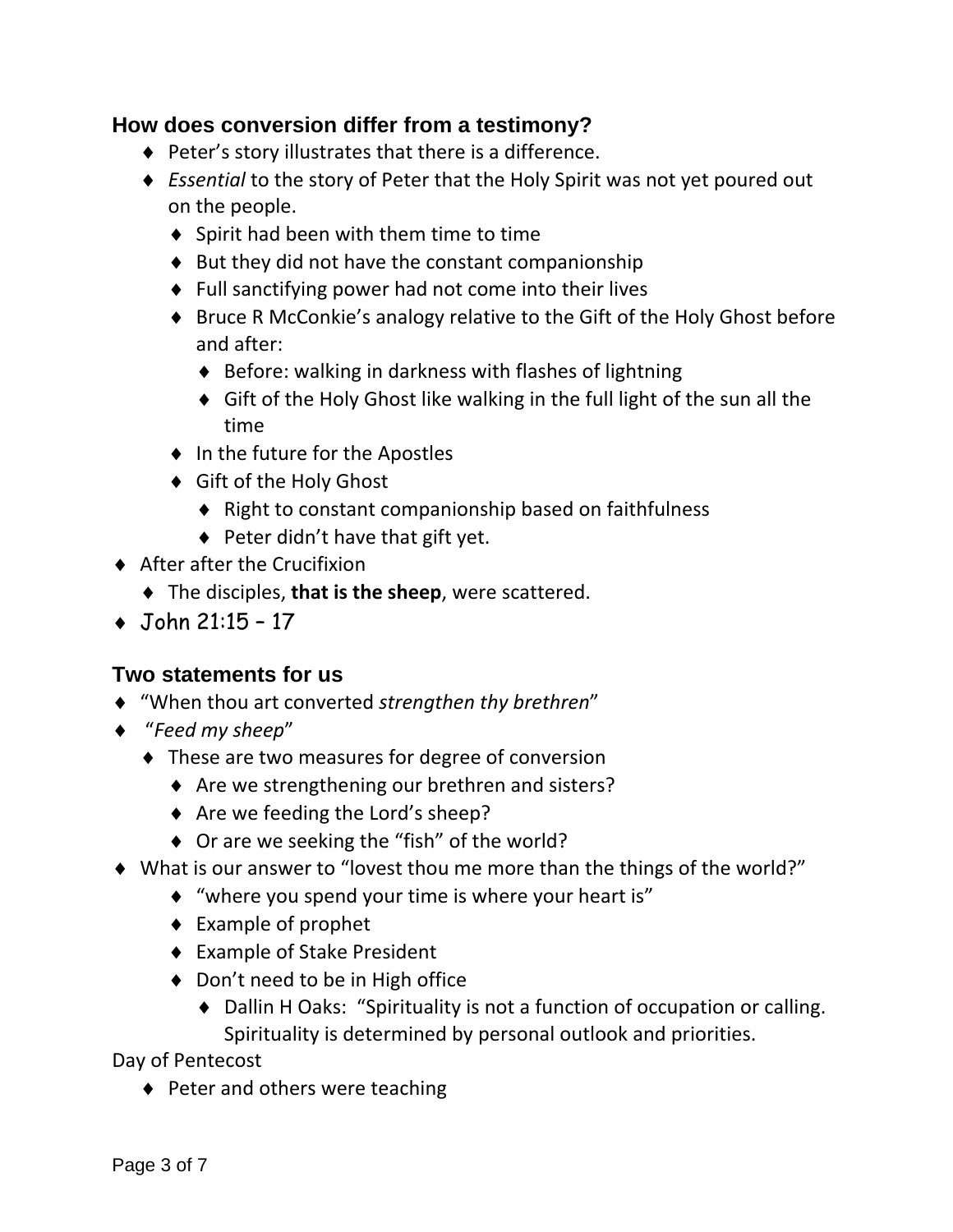- ◆ Holy Ghost as promised came
	- ◆ Fell upon them
	- ◆ Gift of tongues
	- ◆ Cloven tongues of Fire rested upon them
		- ◆ Bruce R McConkie: "(this) is the language that is used to describe the miraculous things that transpired in their hearts. There really is no language that it is possible to use to tell what happened in the hearts of the disciples on that occasion, which is the one when they became fully converted. And so they did the best they could to get some language, and they said "cloven tongues like as of fire" rested upon them."
	- ◆ This is the day of conversion
		- After this day total and complete change in Peter

#### **Illustrate change with Acts 3:1-7**

- "Silver and gold have I none; but such as I have give I thee: In the name of Jesus Christ of Nazareth rise up and walk" (Acts 3:6).
- ◆ What a difference!
- ◆ Peter's conversion was a gradual one:
	- $\triangleq$  He heard the gospel from his brother Andrew
	- ◆ He came to Christ and joined the church
	- $\triangle$  He had experience in the church and grew line upon line
	- ◆ He received the Priesthood and was called as an Apostle
	- $\leftrightarrow$  He worked miracles
	- $\triangleleft$  He received a witness from the Spirit
	- ◆ Then came the companionship of the Holy Ghost
		- $\blacklozenge$  That was the day of his conversion
	- When he had a testimony he said: " I do not know the man"
	- When he was converted: Faced down those who thirsted after his own blood.

#### **What is Conversion?**

- $\blacklozenge$  Means simply to change
- Alma 5:14 "Have you experienced this mighty change of heart?
- ◆ We must be born again
	- $\blacklozenge$  Apostle Paul describes it by saying that we crucify the old man (Rom. 6:6).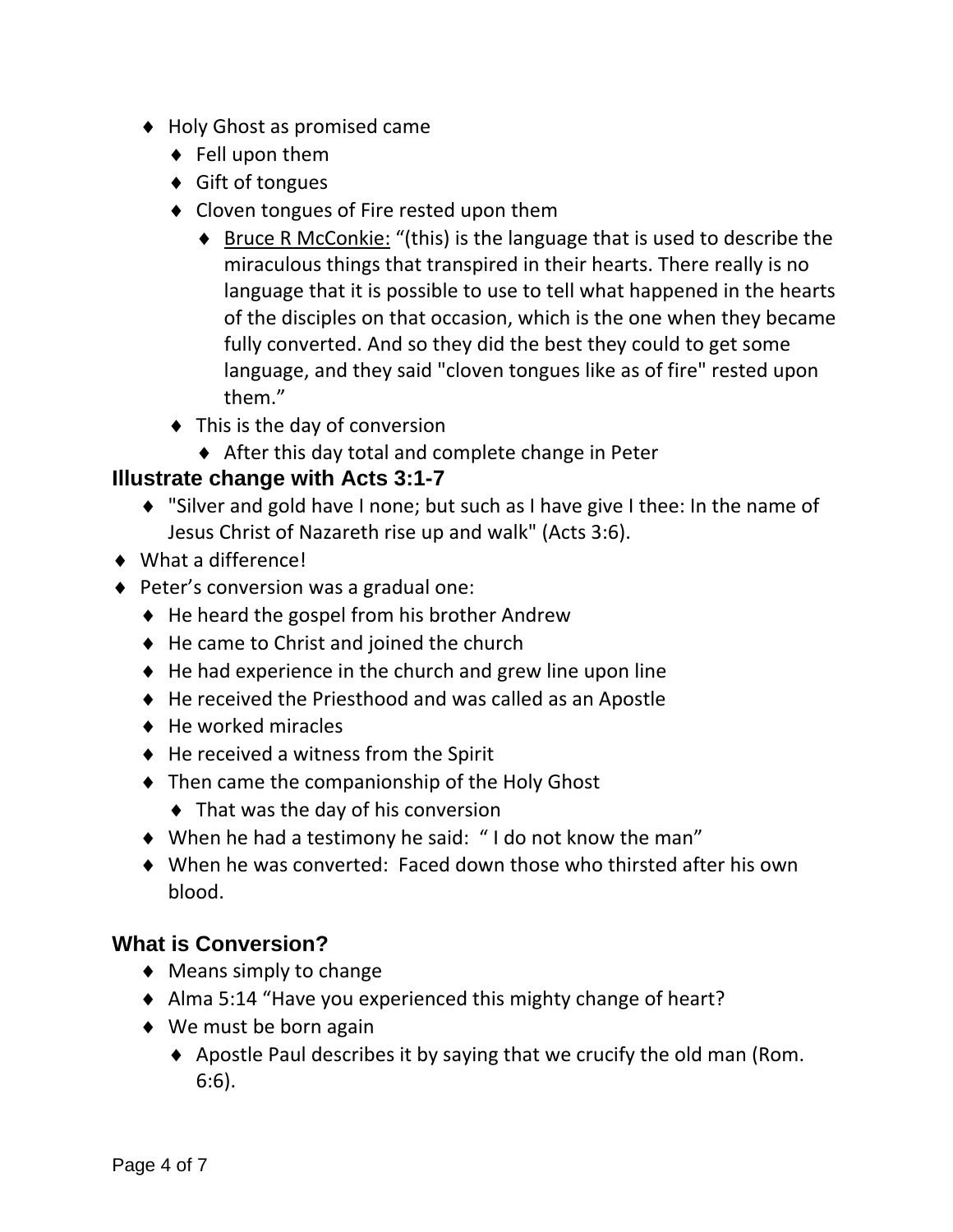- Only happens when we get the sanctifying power of the Holy Ghost in our lives
- ◆ Bruce R McConkie: The Holy Ghost does two things in particular. On the one hand he is a witness to truth, and so he bears the testimony of the truth, and that is how we get a testimony, by revelation from the Holy Ghost. But on the other hand the Holy Spirit is a sanctifier, and he has the power to cleanse and perfect the human soul, to wash evil and iniquity out, and to replace it with righteousness. And that is the occasion when we are converted.
- We are cleansed from sin and are born again and become converted to the truth when:
	- We get the constant companionship of that member of the Godhead, that is, get the right to the constant companionship.
	- Nobody actually has companionship all the time
		- ◆ Nobody is perfect
		- ◆ We do best we can
		- We get enough of companionship of the Holy Ghost
			- ◆ Sins burned out by fire
				- ◆ Meaning of Baptism by fire
				- ◆ Symbolizes the burning or purification process
				- ◆ Creation of a new creature in Christ
		- $\blacklozenge$  This is change, this is conversion
		- ◆ Marion G Romney: "Conversion .. is the fruit of, or the reward for, repentance and obedience. Conversion is effected by divine forgiveness, which remits sins."(Conference Report, Oct 1963, pg 23‐26)

# **Sudden Conversion – Alma the Younger**

- He was undoubtedly baptized as a youth and promised the Holy Ghost
	- He never received it
	- $\triangleleft$  He went off to destroy the church
- $\triangle$  He was in this state when his conversion occurred

# **Most people it is step by step – that is OK!**

 Loren C Dunn: "The witness, the change, the cleansing that comes gradually is no less powerful to the person with the right heart, and he or she is impelled to action whether the experience was a sudden, miraculous manifestation or the quite workings of the Spirit." (Ensign, June 95, pg 24)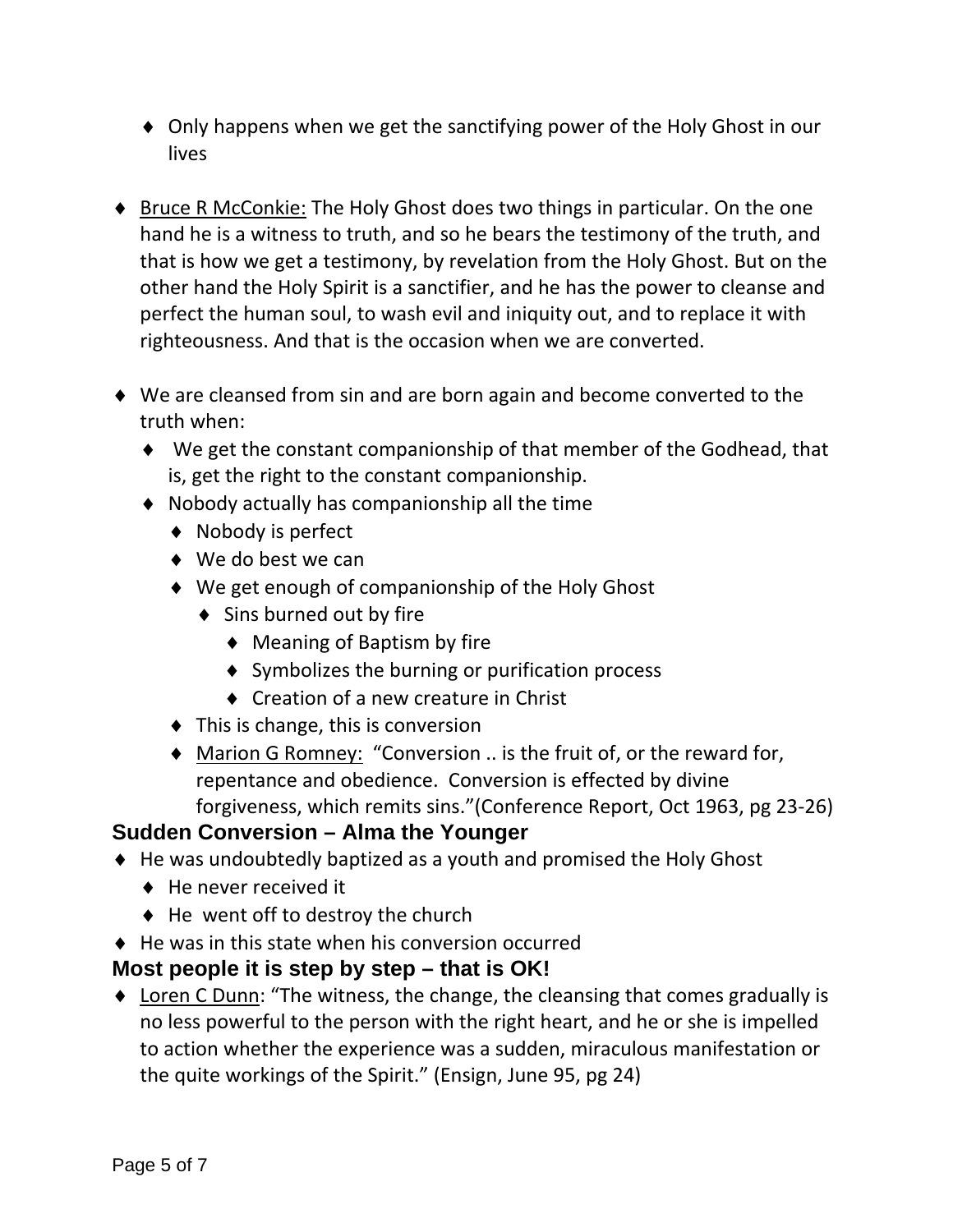◆ President Kimball: "The gift of the Holy Ghost grows with worthiness. If you are baptized when you are eight years old, of course you are a child, and there is much you would not be expected to know. But the Holy Ghost comes to you as you grow and learn and make yourselves worthy. It comes a little at a time as you merit it. And as your life is in harmony, your gradually receive the Holy Ghost in great measure." (Ensign, May 82, pp 4‐5)

#### **It is not enough to have a testimony**

- D&C 76:71‐80
	- Describes those who are not valiant in their testimony receive Telestial glory
	- ◆ These are members of the church who are lukewarm
	- $\triangle$  Know in heart are true, but are not valiant
- $\bullet$  It takes work:
	- ◆ President Hunter: "Developing spirituality... will not happen by chance, but is accomplished only through deliberate effort and by calling upon God and keeping his commandments." (Ensign, May 79, pg 25)

# **How does a person know when he or she is truly converted?**

- Alma 5:14, 26 "Have you been spiritually born of God? Have ye received his image in your countenances? Have ye experienced this mighty change in your hearts…" *"Can ye feel so know?"*
	- $\bullet$  Know by how we feel.
	- ◆ The spirit touches us and we are no longer passive but become a witness.
	- $\triangle$  Alma chapter 5 is wonderful in helping us understand this conversion  $-$ Baptism of fire.
	- Marion G Romney: "No person whose soul is illuminated by the burning Spirit of god can … remain passive. He is driven by an irresistible urge to fit himself to be an active agent of God in furthering righteousness and in freeing the lives and minds of men from the bondage of Sin" (Ensign, Nov 79, pg 16)
	- ◆ Loren C Dunn: "there is .. a sense of unity that comes with the outpouring of the Spirit. As one becomes united with the Spirit, he or she also becomes united with fellow members and leaders." (Ensign, June 95, pg 26)

# **To look up**